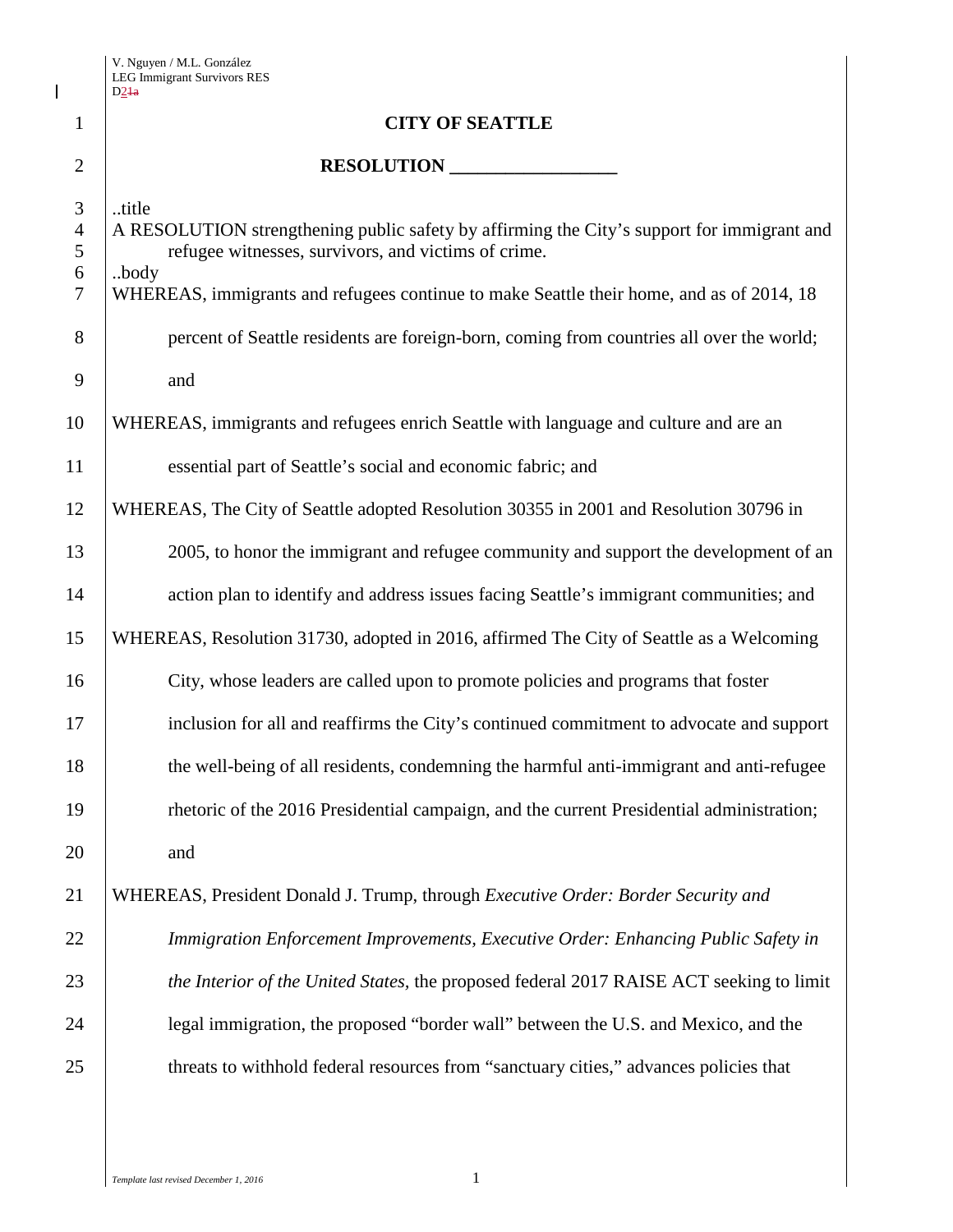$\overline{\phantom{a}}$ 

|                | D24a                                                                                        |
|----------------|---------------------------------------------------------------------------------------------|
| $\mathbf{1}$   | threaten the safety and security of documented and undocumented immigrants and              |
| $\overline{2}$ | refugees and sow a climate of chaos, uncertainty, and distrust in communities standing      |
| 3              | with immigrants and refugees; and                                                           |
| $\overline{4}$ | WHEREAS, President Trump and U.S. Attorney General Jeff Sessions' anti-immigrant rhetoric   |
| 5              | has led to a "chilling effect" where immigrants and refugees and their families are fearful |
| 6              | to engage in everyday activities, such as going to school, and activities that help keep    |
| 7              | Seattle communities safe, such as reporting crimes they witness or in which they are a      |
| $8\,$          | victim; $1$ and                                                                             |
| 9              | WHEREAS, in 2017, a coalition of organizations including the Asian Pacific Institute on     |
| 10             | Gender-Based Violence, ASISTA, Casa de Esperanza: National Latin@ Network,                  |
| 11             | National Alliance to End Sexual Violence, National Domestic Violence Hotline, and           |
| 12             | Tahirih Justice Center conducted a national survey of advocates and legal service           |
| 13             | providers and found: (1) that over 75 percent of respondents report their clients have      |
| 14             | concerns about contacting the police when abuse or crime occurs; (2) that agencies are      |
| 15             | seeing a 62 percent increase in questions related to immigration; and (3) 43 percent of     |
| 16             | advocates report that immigrant-survivor clients have dropped civil or criminal cases       |
| 17             | because they were fearful to continue their cases; $2$ and                                  |
| 18             | WHEREAS, the U.S. Congress, recognizing the vulnerability of non-citizens and their fear of |
| 19             | deportation as a significant barrier in reporting domestic violence and/or violent crimes   |
| 20             | they are victim or witness to, passed the Violence Against Women Act (VAWA) in 1994         |
| 21             | and the Battered Immigrant Women Protection Act in 2000 (VAWA 2000). Through                |
|                |                                                                                             |

http://kuow.org/post/new-immigration-crackdowns-creating-chilling-effect-crime-reporting

<span id="page-1-1"></span><span id="page-1-0"></span> http://www.tahirih.org/news/survey-reveals-impact-of-new-immigration-enforcement-policies-on-survivors-ofviolence/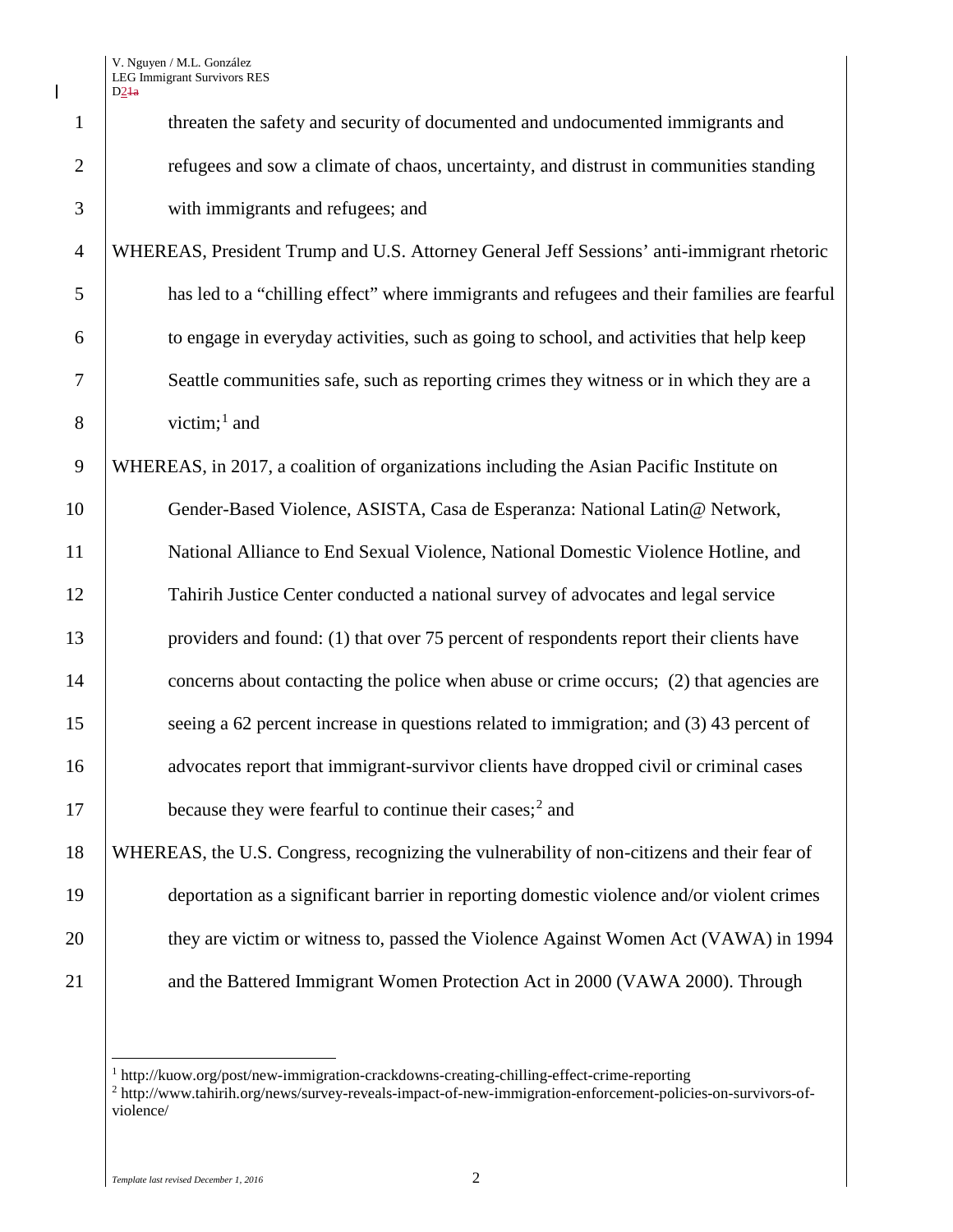|    |                | D24a                                                                                           |  |
|----|----------------|------------------------------------------------------------------------------------------------|--|
|    | 1              | these laws, Congress created U-Visas for victims and witnesses of qualifying violent           |  |
|    | $\mathfrak{2}$ | crimes who assist law enforcement investigations and T-Visas for victims of sexual             |  |
|    | 3              | assault or trafficking; and                                                                    |  |
|    | $\overline{4}$ | WHEREAS, victims and witnesses to qualifying crimes can apply to the U.S. Department of        |  |
|    | 5              | Homeland Security (DHS) for a U-Visa or T-Visa; both visas, if granted, would permit           |  |
|    | 6              | applicants to gain legal status and remain in the United States for three years; and           |  |
|    | $\tau$         | WHEREAS, the Seattle Police Department (SPD) is an entity eligible to administratively certify |  |
|    | 8              | the I-918B form is, an essential portion of a U-Visa application to the DHSa required          |  |
|    | 9              | portion of a U Visa applicant's petition for temporary immigration benefits to DHS. The        |  |
| 10 |                | I-918B form is for used by an agency with investigative powers to uses to, that                |  |
| 11 |                | verifiescertifyy whether or not an immigrant has been a victim or witness in a qualifying      |  |
| 12 |                | crime and has cooperated with law enforcement investigations. Agencies that are eligible       |  |
| 13 |                | to certify the I-918B form includes courts, child protective services, police departments      |  |
| 14 |                | such as the Seattle Police Department (SPD), and labor departments; and                        |  |
| 15 |                | WHEREAS, SPD's knowledge and ability to process I-918B forms has been lauded as a "best        |  |
| 16 |                | practice" by local and regional immigrant rights advocates and legal service providers,        |  |
| 17 |                | and                                                                                            |  |
| 18 |                | WHEREAS, SPD and other City departments remain committed to adhering to Seattle Municipal      |  |
| 19 |                | Code Section 4.18.015, enacted by Ordinance 121063, which prohibits all City                   |  |
| 20 |                | employees, including SPD officers, from inquiring about the immigration status of any          |  |
| 21 |                | person or engaging in activities to ascertain the immigration status of any person except      |  |
| 22 |                | in certain circumstances; and                                                                  |  |
|    |                |                                                                                                |  |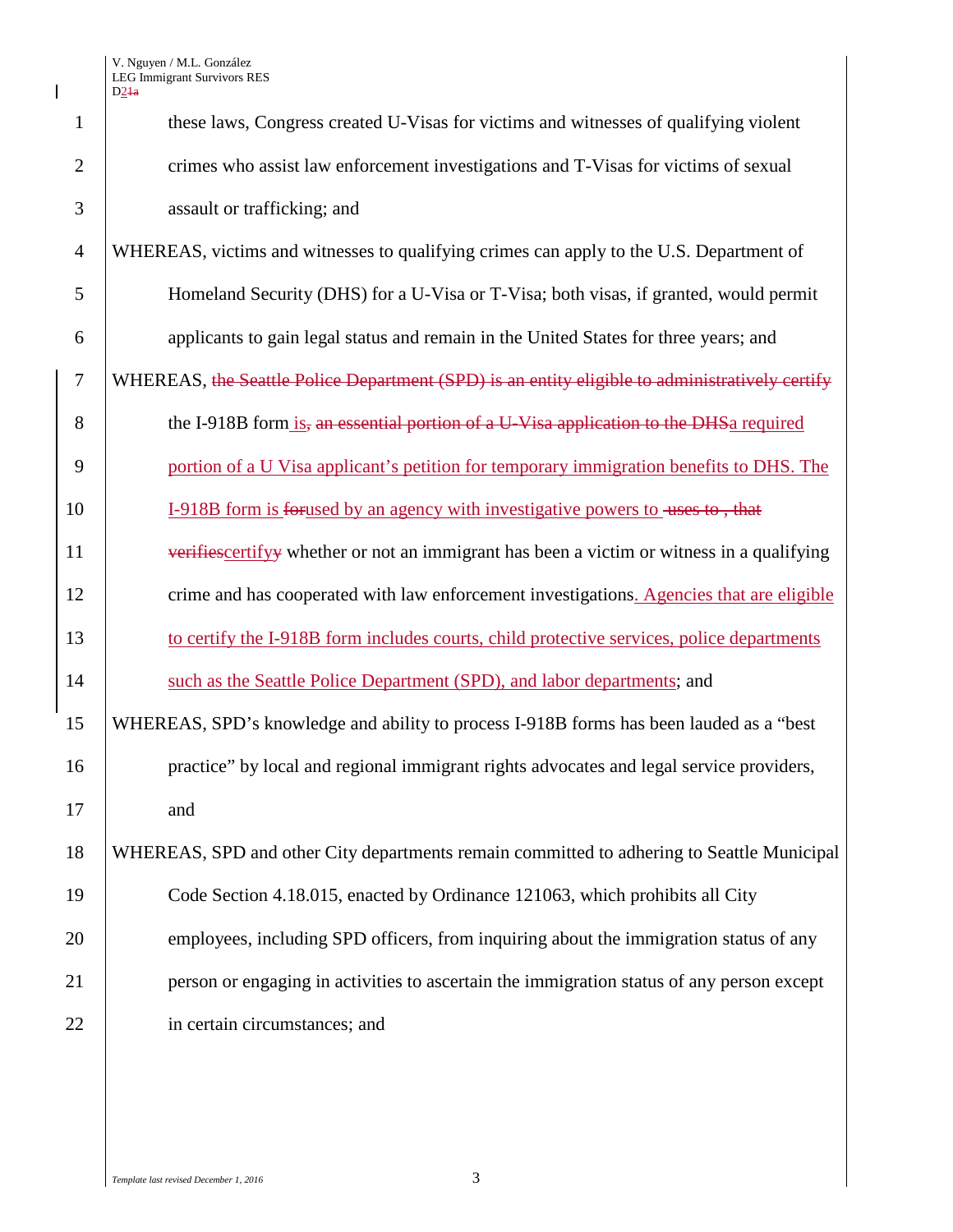$\overline{\phantom{a}}$ 

| $\mathbf{1}$   | WHEREAS, The City of Seattle, in adopting Ordinance 121063 in 2003, and Resolution 30672       |
|----------------|------------------------------------------------------------------------------------------------|
| $\overline{2}$ | in 2004, established and reaffirmed SPD policies to protect documented and                     |
| 3              | undocumented immigrants' access to police protection and public services regardless of         |
| $\overline{4}$ | immigration status; and                                                                        |
| 5              | WHEREAS, the City of Oakland's Police Department has noted an increase in crime reporting      |
| 6              | by immigrants because of its commitment to certifying I-918B forms; <sup>3</sup> New York City |
| 7              | has strengthened outreach and processes of certifying I-918B forms; and the City of            |
| 8              | Cleveland has declared its support of non-U.S. citizen crime victims and witnesses             |
| 9              | through Resolution 374-10; and                                                                 |
| 10             | WHEREAS, Seattle is safer when all members of Seattle's community and workforce and            |
| 11             | visitors to Seattle trust law enforcement and can report crimes they witness or in which       |
| 12             | they are a victim, without fear, regardless of immigration status; and                         |
| 13             | WHEREAS, the advocates of the Seattle's City Attorney's Office Domestic Violence Unit          |
| 14             | provide culturally and linguistically responsive support for all survivors and victims of      |
| 15             | abuse and provide survivors and victims with resources and referrals to community-based        |
| 16             | advocates to promote their healing and recovery; and                                           |
| 17             | WHEREAS, immigrants and refugees in our communities contribute to safer communities for all    |
| 18             | of Seattle's residents when they provide information and assistance about crimes; and          |
| 19             | WHEREAS, the Center for American Progress has studied the public safety impacts of sanctuary   |
| 20             | policies employed by local jurisdictions and has found, in part, that "[c] rime is             |
| 21             | statistically significantly lower in sanctuary counties compared to nonsanctuary counties"     |
|                |                                                                                                |

<span id="page-3-0"></span> $^3$  http://www.reuters.com/article/us-usa-immigration-uvisa-specialreport-idUSKCN0IA1H420141021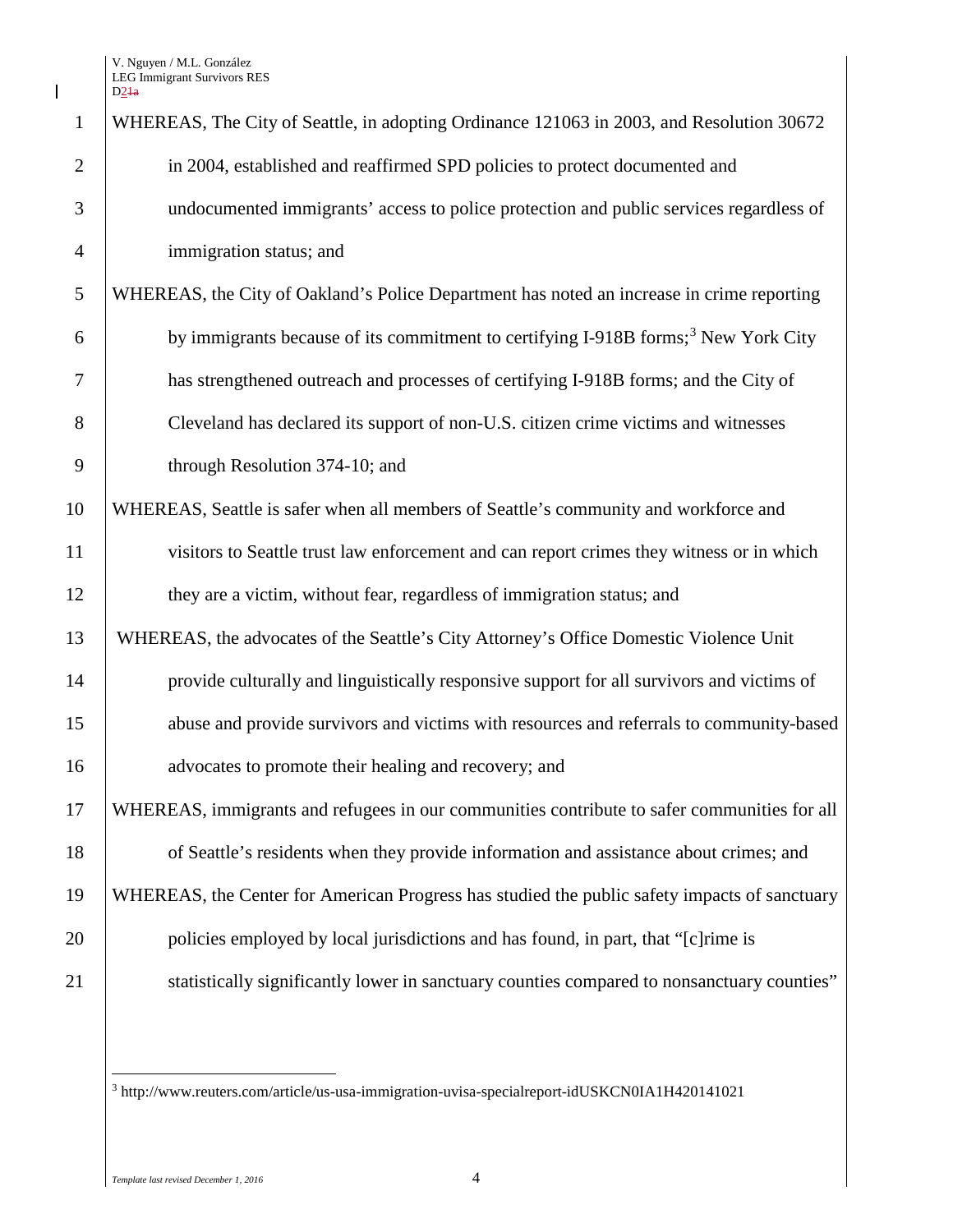$\overline{\phantom{a}}$ 

|                | D24a                                                                                               |
|----------------|----------------------------------------------------------------------------------------------------|
| $\mathbf{1}$   | and that, on average, there were 35.5 fewer crimes committed per 10,000 people in                  |
| $\overline{2}$ | sanctuary jurisdictions compared to nonsanctuary jurisdictions; <sup>4</sup> and                   |
| 3              | WHEREAS, that same study finds that the data suggests "that when local law enforcement             |
| $\overline{4}$ | focuses on keeping communities safe, rather than becoming entangled in federal                     |
| 5              | immigration enforcement efforts, communities are safer and community members stay                  |
| 6              | more engaged in the local economy";                                                                |
| $\tau$         | NOW, THEREFORE,                                                                                    |
| 8              | BE IT RESOLVED BY THE CITY COUNCIL OF THE CITY OF SEATTLE, THE                                     |
| 9              | <b>MAYOR CONCURRING, THAT:</b>                                                                     |
| 10             | Section 1. The City Council, the Executive, and The City of Seattle commit to protecting           |
| 11             | all victims and survivors of crime and abuse, and any witnesses who cooperate with                 |
| 12             | criminal investigations.                                                                           |
| 13             | Section 2. The City Council requests, and the Mayor concurs, that the Executive and the            |
| 14             | City Attorney's Office explore strategies and partnerships to strengthen the ability of advocates, |
| 15             | and City departments, such as, but not limited to, the Office of Immigrant and Refugee Affairs,    |
| 16             | and the Seattle Police Department, and established community-based organizations, to work in       |
| 17             | partnership with immigrant and refugee communities to build knowledge, capacity, and trust for     |
| 18             | immigrant victims, survivors, and witnesses to feel safer in reporting crimes and to identify ways |
| 19             | to improve the furnishing of information on levels of protection available for immigrant victims,  |
| 20             | survivors, and witnesses to violent crime pursuant to RCW 7.69.030 in culturally and               |
| 21             | linguistically responsive ways.                                                                    |

<span id="page-4-0"></span> $\overline{\phantom{a}}$ 

 https://www.americanprogress.org/issues/immigration/reports/2017/01/26/297366/the-effects-of-sanctuarypolicies-on-crime-and-the-economy/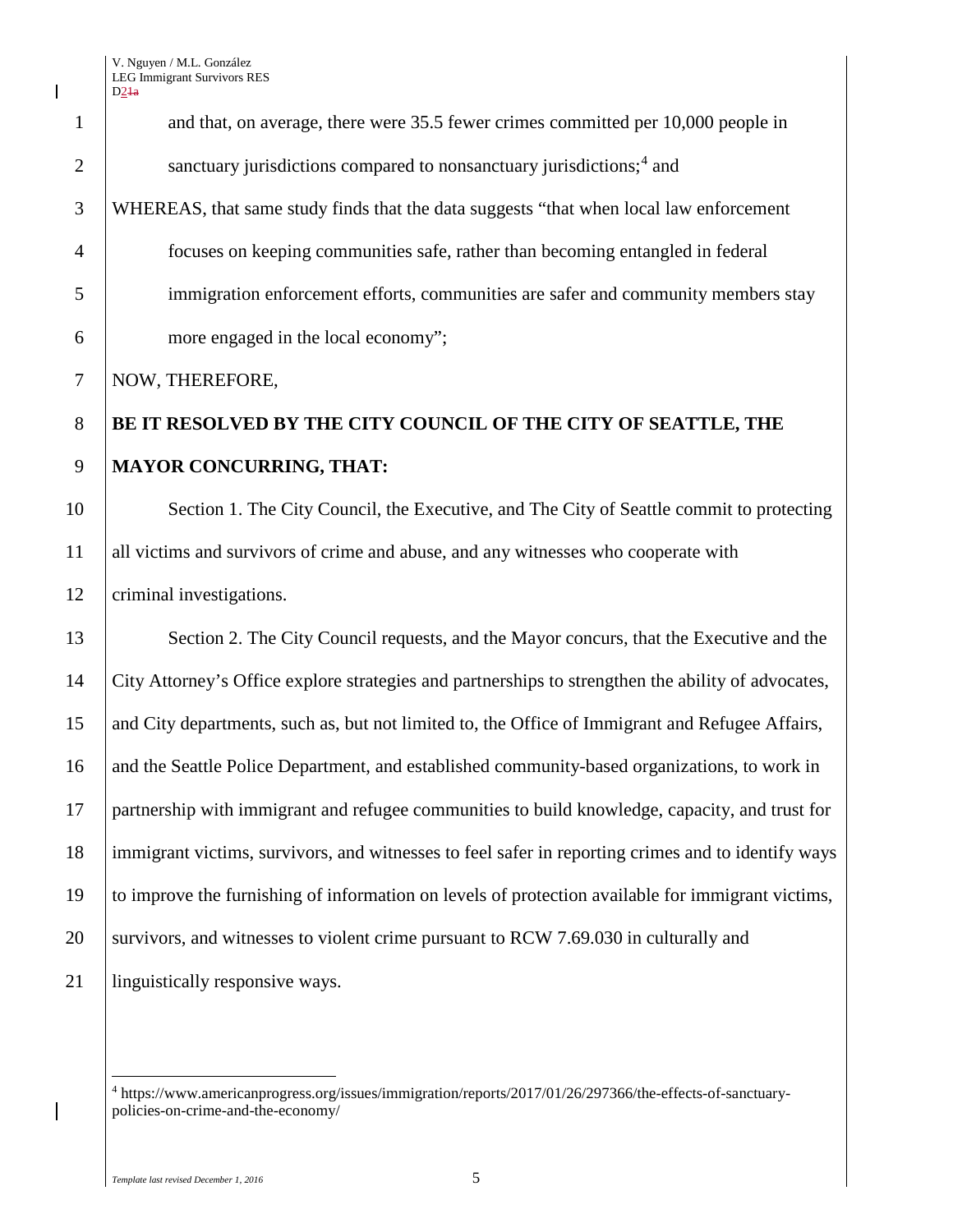1 Section 2. The City Council, together with the Executive and established community-2 based organizations, will identify concrete strategies by which City departments and related 3 service- providers can improve language access practices, knowledge, and capacity to best serve 4 no- English proficiency or limited-English proficiency victims, survivors, and witnesses of 5 violent crimes.

 Section 3. The City Council requests, and the Mayor concurs, that the Executive will reach out to law enforcement, immigrant communities, and trusted advocates to gain a 8 qualitative sense of  $\frac{1}{2}$  in partnership with trusted community-based organizations and appropriate **local law enforcement and criminal justice agencies, will identify ways to track crime reporting**  by immigrant communities to law enforcement agencies as well as trusted advocates or 11 community-based service providers to gain a deeper understanding of whether there has been a chilling effect and reduced reporting of crime by immigrant and refugee communities. 13 Section 4. The City Council requests, and the Mayor concurs, that the Executive will

14 provide a written report of strategies recommended pursuant to this resolution to the members of 15 the Gender Equity, Safe Communities and New Americans Committee or its successor on or 16 before April 30, 2018.

*Template last revised December 1, 2016* 6